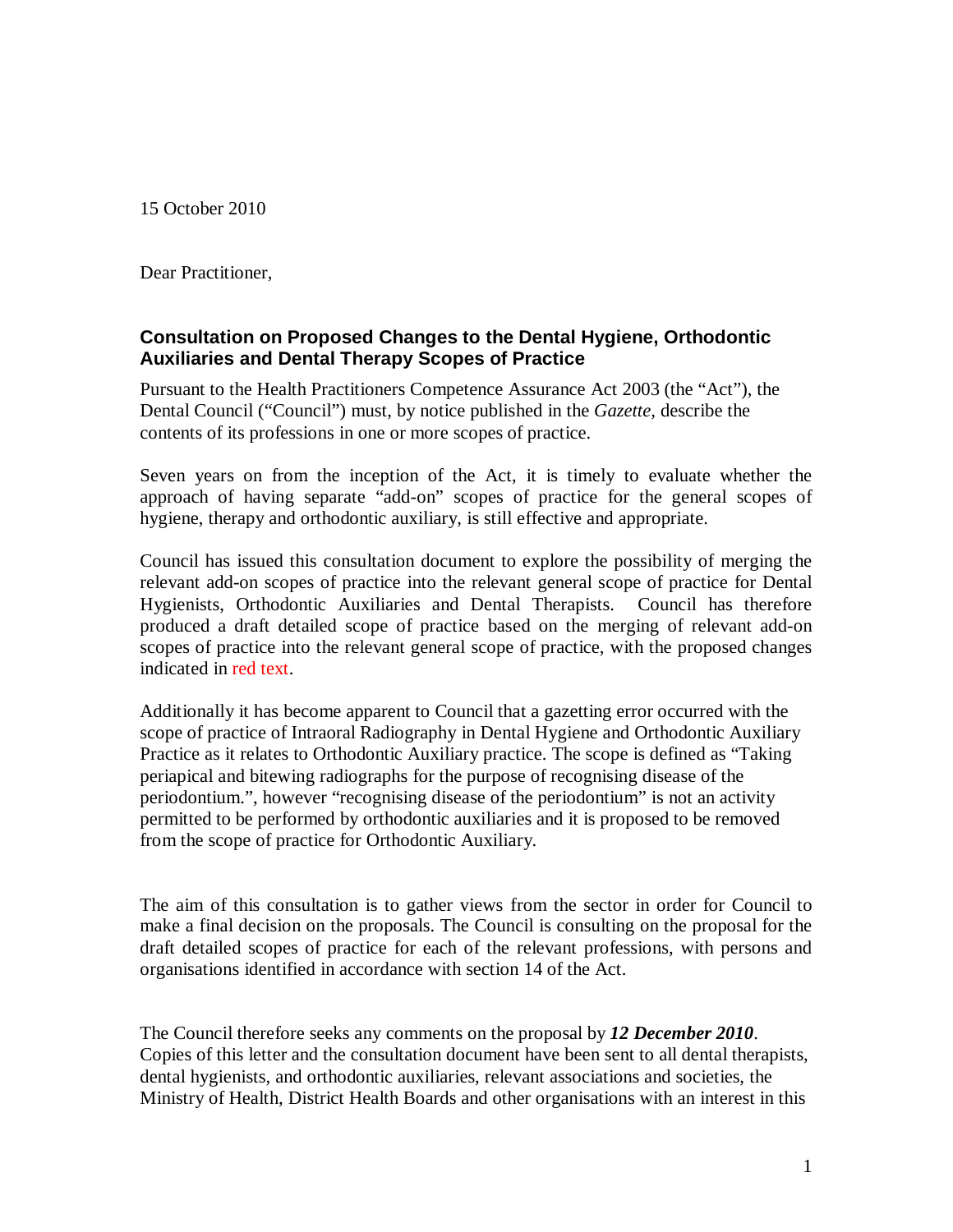area. This letter and attachment will also be published on the Council's website, with a similar invitation to comment.

Responses should be sent to:

Dental Council PO Box 10-448 Wellington 6043 Fax: 04 499 1668 Email: marie.warner@dcnz.org.nz

Yours sincerely

Chaner.

Marie Warner **Chief Executive**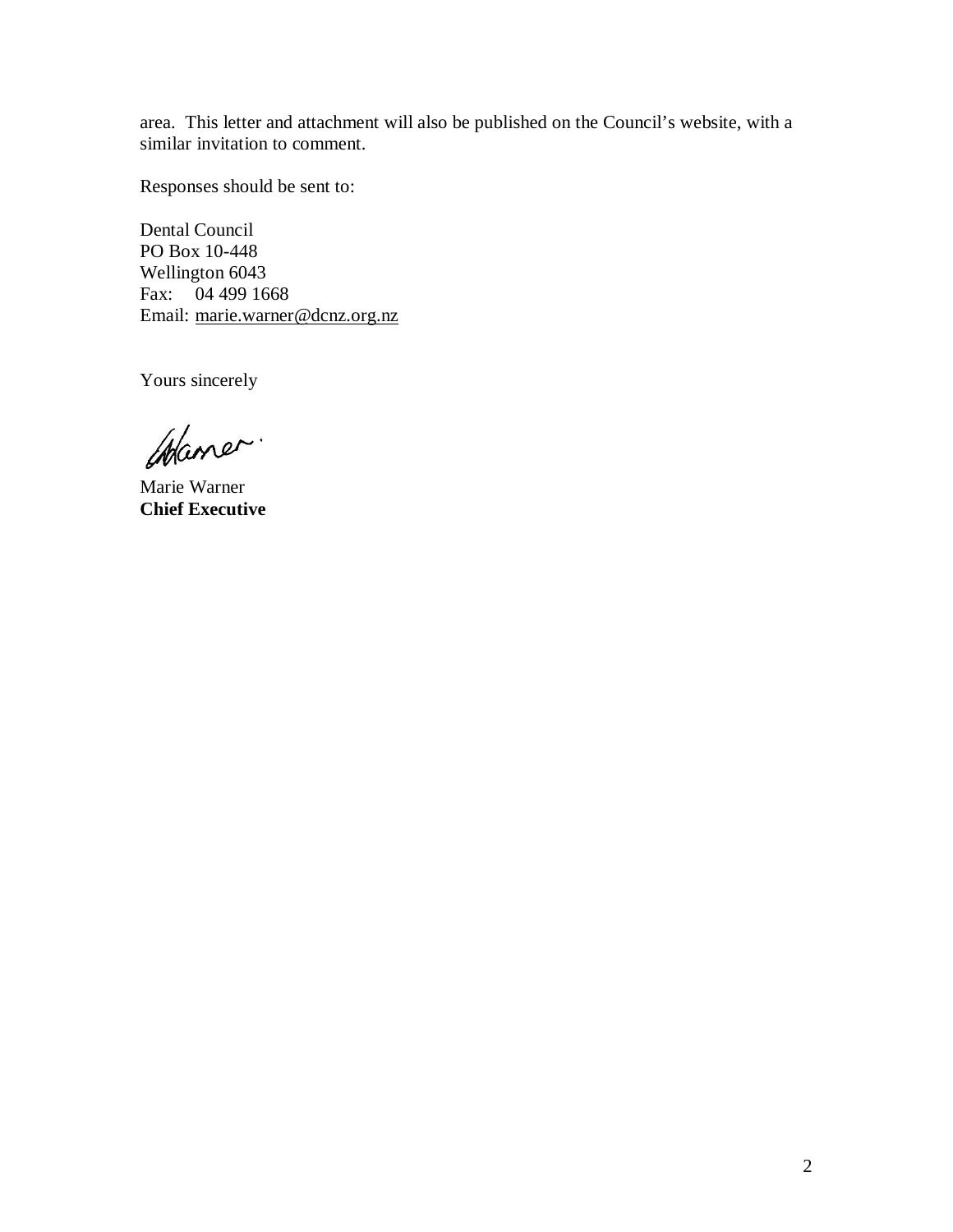# **Consultation Document**

# **Proposed changes to the Dental Hygiene, Orthodontic Auxiliary and Dental Therapy Scopes of Practice**<sup>1</sup>

RELEASED 15 OCTOBER 2010 SUBMISSIONS DUE 12 DECEMBER 2010

#### **Background**

Pursuant to the Health Practitioners Competence Assurance Act 2003 (the "Act"), the Dental Council ("Council") must, by notice published in the *Gazette,* describe the contents of its professions in one or more scopes of practice.

The Council has currently gazetted general scopes of practice for Dental Hygiene, Orthodontic Auxiliary and Dental Therapy. Each has associated and complementary additional or add-on scopes of practice which have also been gazetted. These are:

- Local Anaesthetic in Dental Hygiene Practice
- Orthodontic Procedures in Dental Hygiene Practice
- Intra-oral Radiography in Dental Hygiene and Orthodontic Auxiliary Practice
- Extra-oral Radiography in Dental Hygiene and Orthodontic Auxiliary Practice
- Pulpotomies in Dental Therapy Practice
- Radiography in Dental Therapy Practice
- Diagnostic Radiography in Dental Therapy Practice
- Stainless Steel Crowns in Dental Therapy Practice

Add-on scopes first came into being with the introduction of the Act. As the Act came into effect, and Hygienists and Therapists were required to be registered, the transitional provisions of the Act ensured that a practitioner could not be prevented from performing activities which they have performed prior to the Act coming into effect on 18 September 2004. The general scopes of practice were set at the certificate and diploma levels, however there were practitioners who had completed additional training and who were performing these additional activities by the time the Act was introduced. To make provision for these extended activities which fell outside of the respective general scopes the Dental Council created add-on scopes. The general scopes of practice combined with these add-on scopes also aligned with the "then" dental therapy and dental hygiene degree programmes and reflect the curriculum of the current combined "oral health" degrees.

Since the inception of the Act, many dental therapists and dental hygienists with certificate or diploma qualifications have undertaken additional training, and obtained

 1 The Draft Scope of Practice is attached as Appendix 1 to this document. Please read it fully before responding to this consultation document.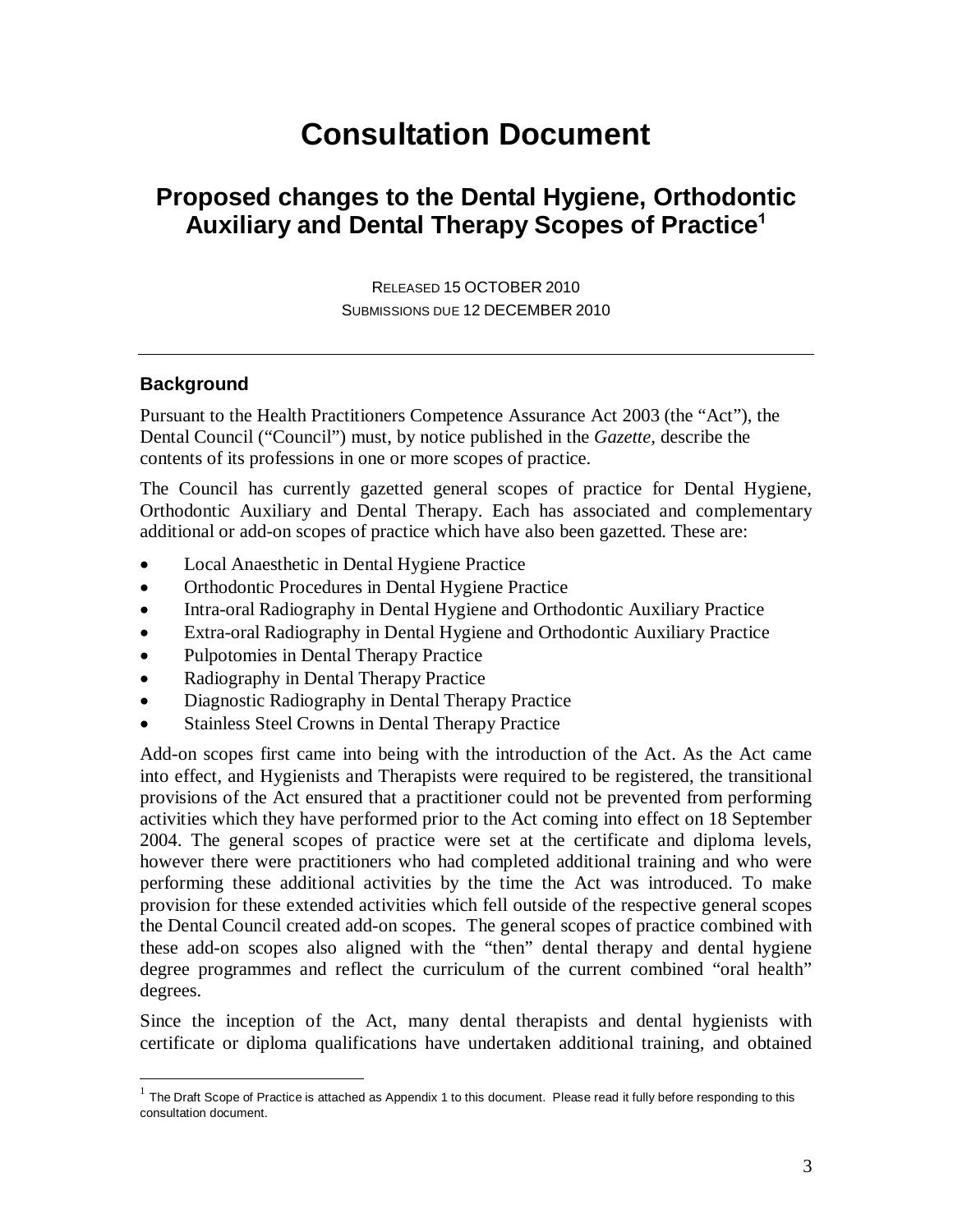registration, in some or all of the add-on scopes. In addition many Orthodontic Auxiliaries have undertaken the training for registration in their add-on scopes.

From a governance point of view there is a disproportionate amount of time and resources involved with the accreditation of courses for add-on scopes of practice. A two to three day add-on course, developed to qualify practitioners to be able to register in and perform a specific add-on activity, is required to undergo the same rigorous accreditation process as a three year undergraduate programme as they are Gazetted as prescribed qualifications for a scope of practice. This involves an approval process, extensive consultation, Council approval and then Gazetting which is extremely expensive and resource intensive. All of this impacts on the Annual Practising Fees determined for each profession on an annual basis.

Additionally it has become apparent to Council that a gazetting error occurred with the scope of practice of Intra-oral Radiography in Dental Hygiene and Orthodontic Auxiliary Practice as it relates to Orthodontic Auxiliary practice. The scope is defined as "Taking periapical and bitewing radiographs for the purpose of recognising disease of the periodontium.", however "recognising disease of the periodontium" is not an activity permitted to be performed by orthodontic auxiliaries.

# **The Proposal**

Seven years on from the inception of the Act, it is timely to evaluate if the approach of add-on scopes of practice continues to be the most effective and appropriate approach for the Council.

Council has issued this consultation document to explore the possibility of merging the relevant add-on scopes of practice into the relevant general scope of practice for Dental Hygienists and Dental Therapists. Council also proposes to merge the orthodontic auxiliary intra-oral and extra-oral radiography scopes into the Orthodontic Auxiliary general scope and re-define these as "Taking intra-oral and extra-oral radiographs".

Council has therefore produced a draft detailed scope of practice based on the merging of relevant add-on scopes of practice into the relevant general scope of practice.

Under this proposal the eight add-on scopes of practice detailed above would be removed with the result that the following four scopes of practice would exist in Dental Hygiene, Orthodontic Auxiliary and Dental Therapy practice in the future.

- General Dental Hygiene Practice
- Orthodontic Auxiliary Practice
- General Dental Therapy Practice
- Adult Care in Dental Therapy Practice

The training courses currently offered to Hygienists, Orthodontic Auxiliaries and Therapists to gain registration in an add-on scope of practice will continue to be available. However, under the proposal, the course will no longer be required to go through the formal expensive consultation and gazetting process required for a prescribed qualification. Instead they will undergo a course approval process which will ensure that the quality of the course is of an appropriate standard to ensure competency.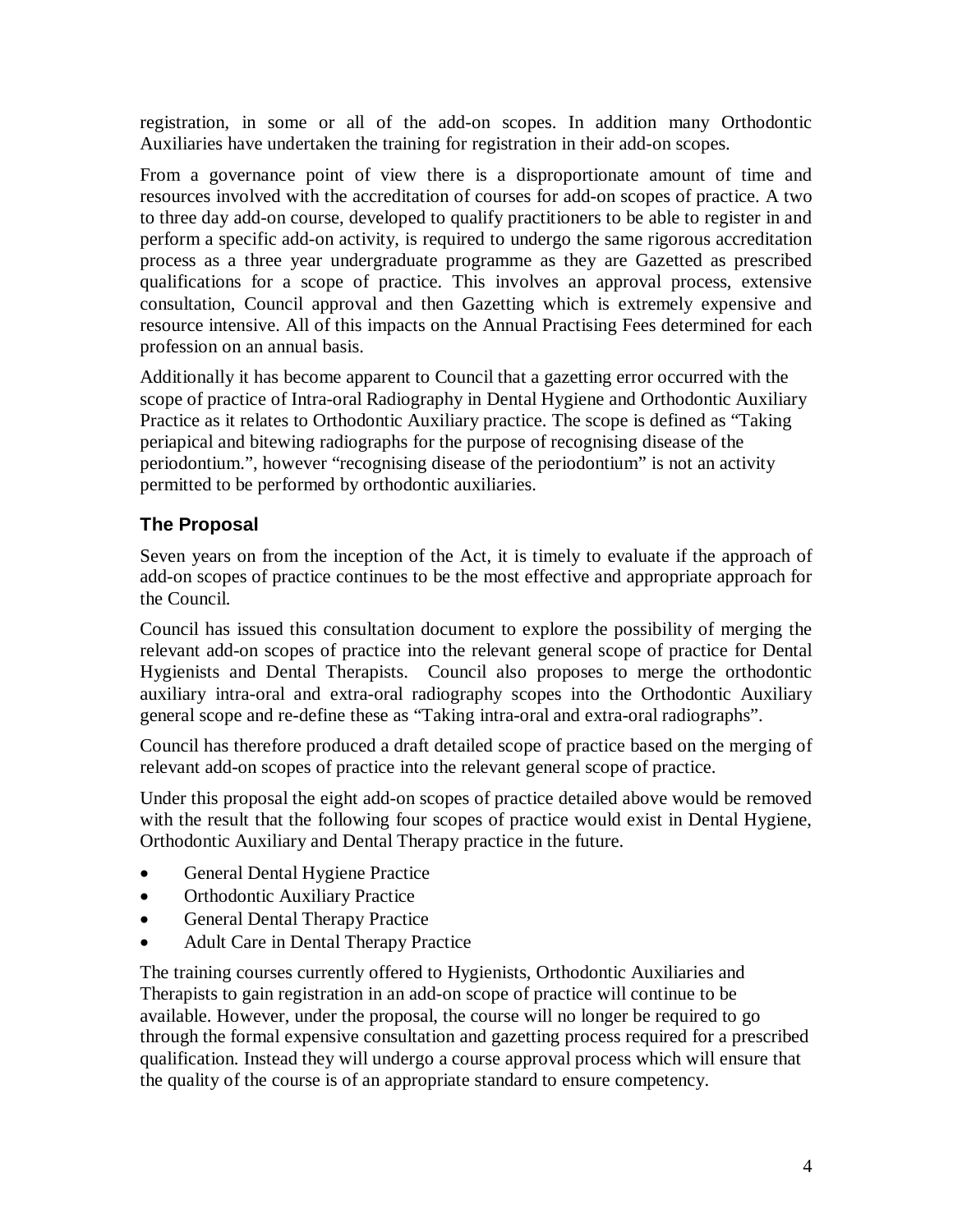#### **What will this change mean for the practitioner?**

The Council is of the opinion that there will be no impact for the day-to-day practise of Dental Hygienists, Orthodontic Auxiliaries and Dental Therapists.

In future those practitioners who wish to extend their scope of practice need only complete the appropriate course and apply to Council, as they do today. From a practical perspective there is little or no change for the practitioner wishing to up skill.

The implication for a practitioner who has chosen not to extend their scope of practice is that they will be issued with an APC in March 2011, with a description limiting their work in line with their current registered scopes of practice.

# **Conclusion**

Council has therefore produced draft detailed scopes of practice based on the merging of the relevant add-on scopes of practice into the relevant general scope of practice (appended).

Council is consulting on the proposal with persons and organisations identified in accordance with section 14 of the Act including all dental therapists, dental hygienists, orthodontic auxiliaries, relevant associations and societies, the Ministry of Health, District Health Boards and other organisations with an interest in this area. The proposal will also be published on the Council's website, with a similar invitation to comment.

The aim of the consultation is to gather views from the sector in order for Council to make a final decision on the proposals.

Council therefore seeks any comments on the proposal by 12 December 2010.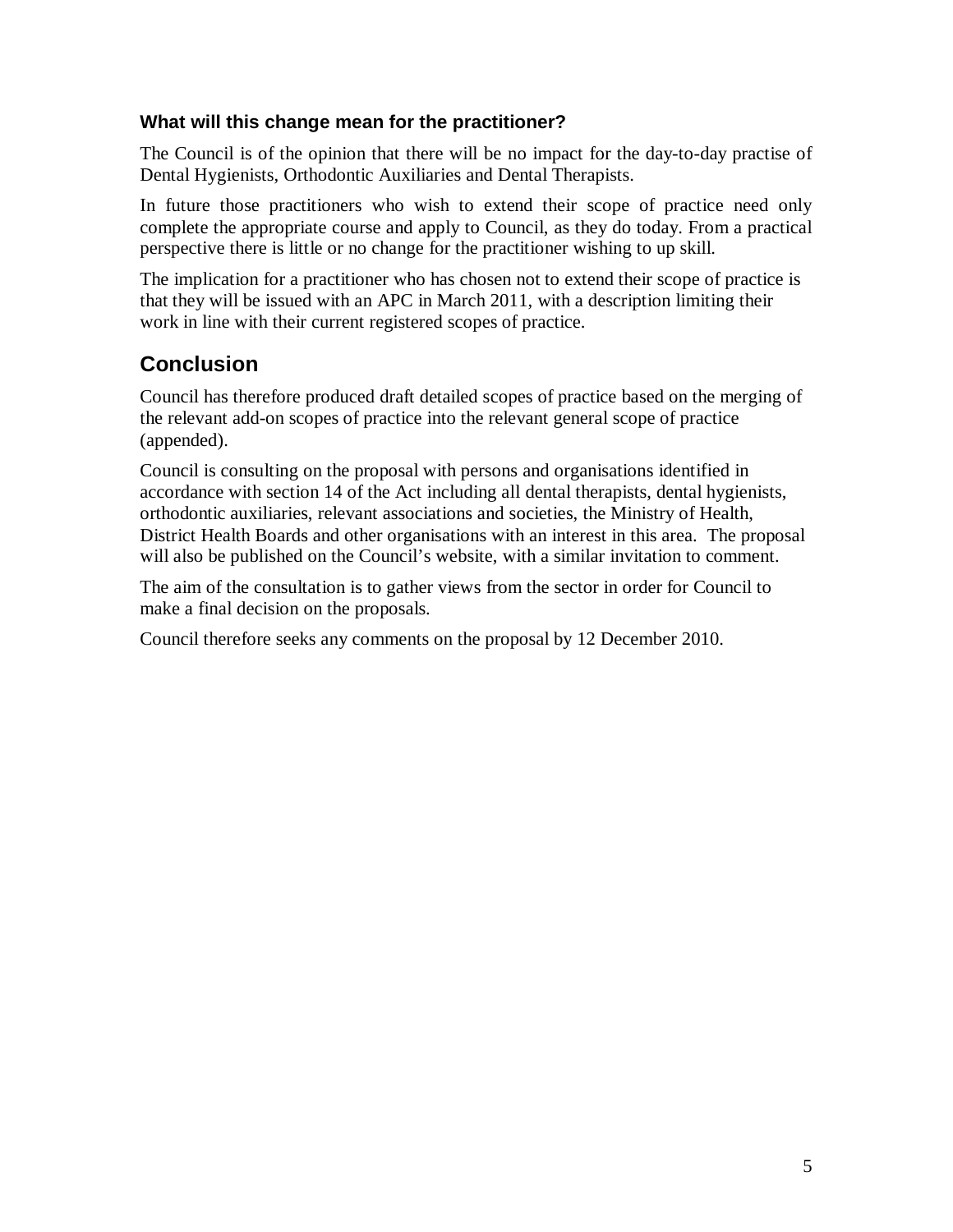### **Discussion/Consultation points**

The Council invites all stakeholders to comment on this consultation document by responding to the following questions:

- 1. Do you agree/disagree with the proposal to remove the add-on scopes, detailed below, and embed the activities into the general scopes of practice for General Dental Hygiene Practice, Orthodontic Auxiliary Practice and General Dental Therapy.
	- Local Anaesthetic in Dental Hygiene Practice
	- Orthodontic Procedures in Dental Hygiene Practice
	- Intra-oral Radiography in Dental Hygiene and Orthodontic Auxiliary Practice
	- Extra-oral Radiography Practice in Dental Hygiene and Orthodontic Auxiliary Practice
	- Pulpotomies in Dental Therapy Practice
	- Radiography in Dental Therapy Practice
	- Diagnostic Radiography in Dental Therapy Practice
	- Stainless Steel Crowns in Dental Therapy Practice
- 2. If you disagree with the proposal, please provide your reasons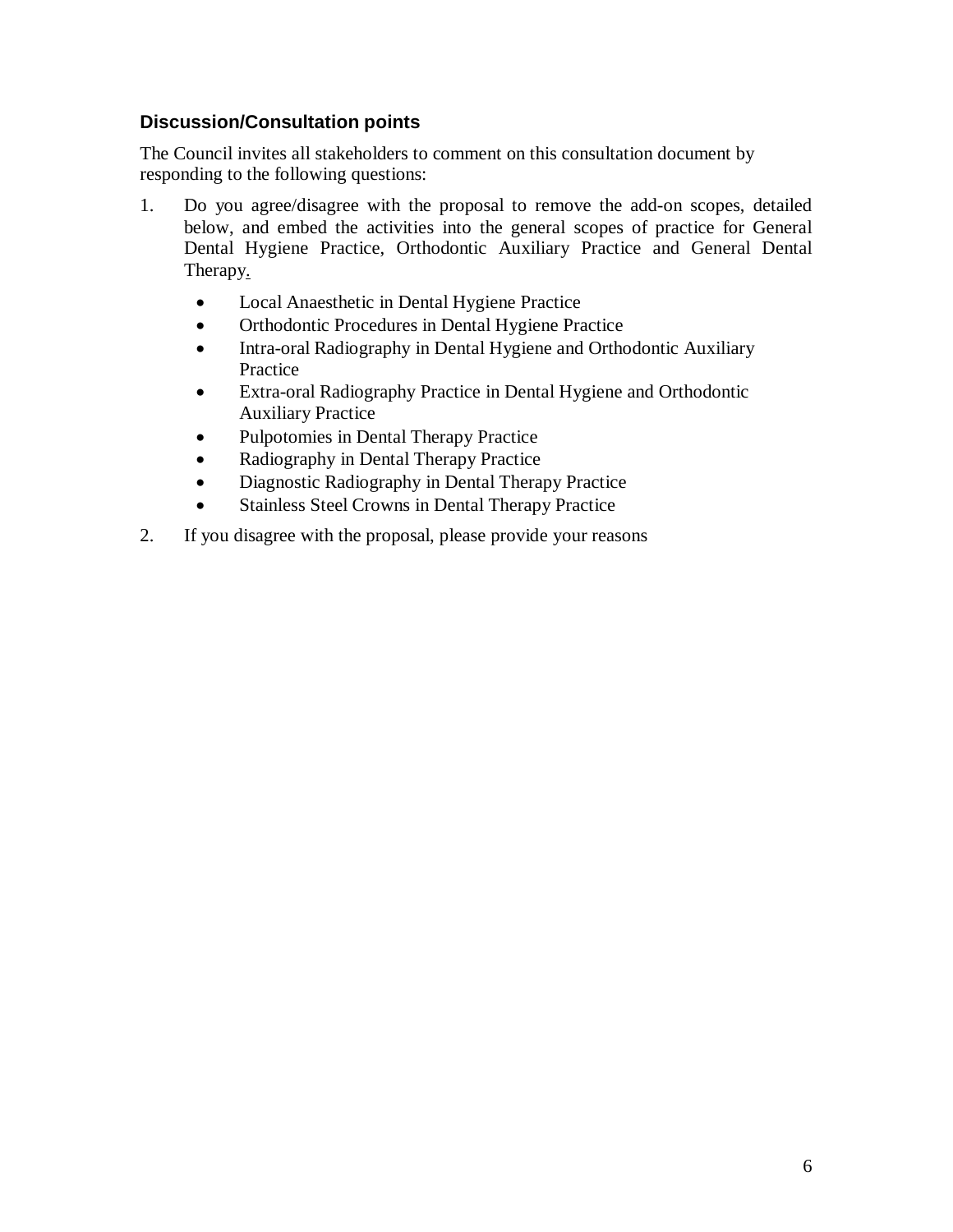

# Notice of Scopes of Practice and Prescribed **Qualifications**

Issued by the Dental Council pursuant to sections 11 and 12 of the Health Practitioners Competence Assurance Act 2003

**Dental Hygiene<sup>2</sup>**

#### **Scope of General Dental Hygiene Practice**

The scope of practice for dental hygiene is set out in the documented "Detailed Scope of General Dental Hygiene Practice" produced and published from time to time by the Dental Council.

Dental hygiene practice is a subset of the practice of dentistry, and is commensurate with a dental hygienist's approved education, training and competence.

A dental hygienist's major role is in the provision of oral health education and the prevention of oral disease to promote healthy oral behaviours. A dental hygienist's primary task is in prevention and non-surgical treatment of periodontal diseases. A dental hygienist guides patients' personal care to maintain sound oral tissues as an integral part of their general health.

Dental hygienists practise in a team situation with clinical guidance provided by a practising dentist or dental specialist.<sup>3</sup>

### **Detailed Scope of Practice for General Dental Hygiene Practice**

The Dental Council defines the practice of dentistry as the maintenance of health through the assessment, diagnosis, management, treatment and prevention of any disease, disorder or condition of the orofacial complex and associated structures.

Dental hygiene practice is a subset of the practice of dentistry, and is commensurate with a dental hygienist's approved education, training and competence.

<sup>&</sup>lt;u>.</u> <sup>2</sup> The Scope of Dental Auxiliary Practice was closed on 19 September 2009.

<sup>&</sup>lt;sup>3</sup> Clinical guidance means the professional support and assistance provided to a dental hygienist by a practising dentist or dental specialist as part of the provision of overall integrated care to the patient group. Dental hygienists and dentists/specialists normally work from the same premises providing a team approach. Clinical guidance may be provided at a distance but appropriate access must be available to ensure that the dentist or specialist is able to provide guidance and advice, when required, and maintain general oversight of the clinical care outcomes of the patient group. Dental hygienists are responsible and accountable for their own clinical practice within their scope of practice but the dentist or dental specialist is responsible and accountable for the clinical guidance provided. Further detail on the working relationship between dental hygienists and dentists will be set out in the relevant Dental Council Code of Practice.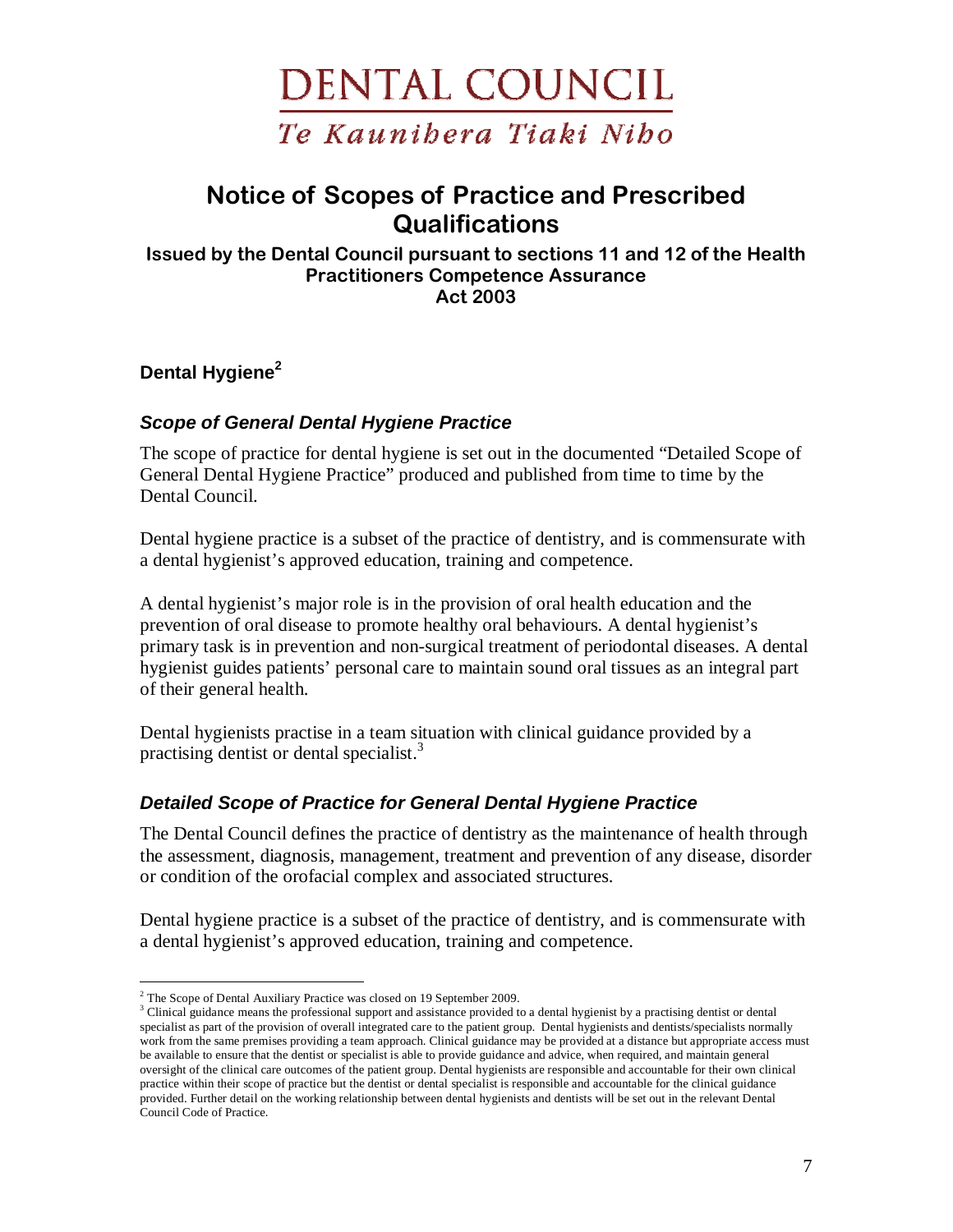A dental hygienist's major role is in the provision of oral health education and the prevention of oral disease to promote healthy oral behaviours. A dental hygienist's primary task is in prevention and non-surgical treatment of periodontal diseases. A dental hygienist guides patients' personal care to maintain sound oral tissues as an integral part of their general health.

Dental hygienists practise in a team situation with clinical guidance provided by a practising dentist or dental specialist.<sup>4</sup>

Dental hygiene practice includes teaching, research and management given that such roles influence clinical practice and public safety.

Dental hygiene practice involves:

- obtaining and reassessing medical and dental health histories
- examination of oral tissues and recognition of abnormalities
- assessing and provisionally diagnosing disease of periodontal tissues, and appropriate referral
- obtaining informed consent for dental hygiene care plans
- providing oral health education, information, promotion and counselling
- scaling, debridement and prophylaxis of supra and subgingival tooth surfaces
- applying prescription preventive agents under the direct clinical supervision of a dentist $^5$
- applying and dispensing non-prescription preventive agents and fissure sealants
- applying and dispensing topical agents for the treatment of tooth surface sensitivity and tooth discolouration
- administering topical local anaesthetic
- taking impressions, recording occlusal relationships and making study models
- taking impressions, constructing and fitting mouthguards and bleaching trays
- taking intra and extra-oral photographs
- performing postoperative procedures such as removal of sutures and placement and removal of periodontal dressings
- recontouring and polishing of restorations

-

- administering of local anaesthetic using dentoalveolar infiltration and inferior dental nerve block techniques under the direct clinical supervision of a dentist or specialist
- assisting the dentist or orthodontist in implementing orthodontic treatment plans through performing such orthodontic procedures as: making study models including taking impressions and bite models; taking clinical photographs for records; inserting, and removing some orthodontic appliances; pre-banding polishing of

<sup>&</sup>lt;sup>4</sup> Clinical guidance means the professional support and assistance provided to a dental hygienist by a practising dentist or dental specialist as part of the provision of overall integrated care to the patient group. Dental hygienists and dentists/specialists normally work from the same premises providing a team approach. Clinical guidance may be provided at a distance but appropriate access must be available to ensure that the dentist or specialist is able to provide guidance and advice, when required, and maintain general

oversight of the clinical care outcomes of the patient group.<br><sup>5</sup> Direct clinical supervision means the clinical supervision provided to a dental hygienist by a practising dentist or dental specialist when the dentist is present on the premises at the time the dental hygiene work is carried out.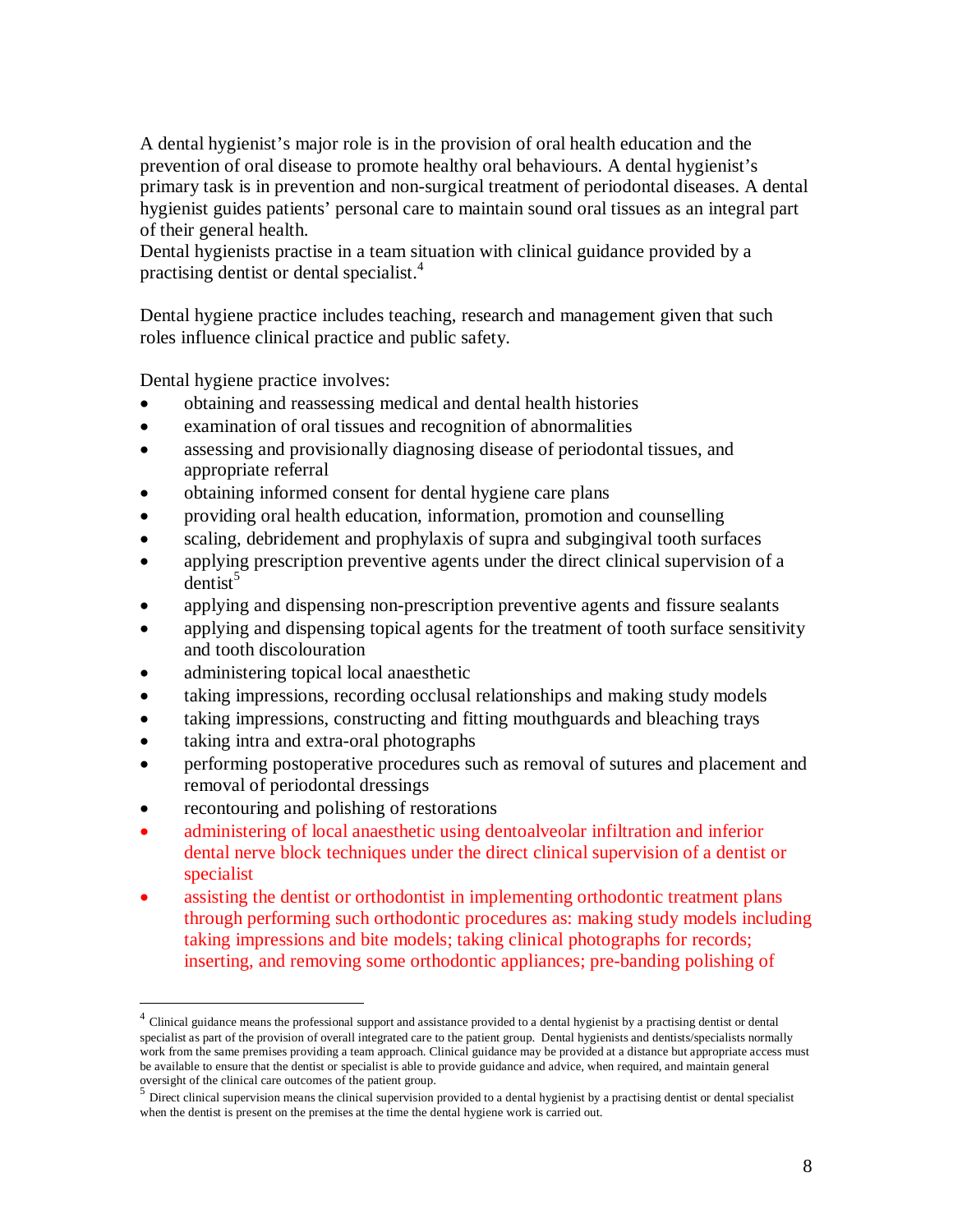teeth; removing and placing arch wires as formed by the orthodontist; removing bonding composite and banding cement; removing O rings; de-bonding and debanding fixed appliances; replacing loose bands and providing oral health education and advice on the care and maintenance of orthodontic appliances. These are done under the clinical guidance and to a treatment plan prepared by the dentist or orthodontist responsible for the patient's clinical care outcomes

- taking periapical and bitewing radiographs for the purpose of recognising disease of the periodontium<sup> $6$ </sup>
- taking extra-oral radiographs.

#### **Prescribed Qualifications**

<u>.</u>

- 1. Bachelor of Oral Health, University of Otago; or
- 2. Bachelor of Health Science in Oral Health, Auckland University of Technology; and Dental Council approved course for Orthodontic Procedures; or
- 3. Certificate in Dental Hygiene issued by Otago Polytechnic and approved experience in the provision of oral health services within the scope of dental hygiene practice; and Dental Council approved courses for Administering Local Anaesthetic, Undertaking Orthodontic Procedures, Intra-oral Radiography and Extra-oral Radiography; or
- 4. New Zealand Defence Force training programme in Dental Hygiene and approved experience in the provision of oral health services within the scope of dental hygiene practice; and Dental Council approved courses for Administering Local Anaesthetic, Undertaking Orthodontic Procedures, Intra-oral Radiography and Extra-oral Radiography; or
- 5. Diploma in Dental Hygiene issued by a New Zealand educational institution; and Dental Council approved courses for Administering Local Anaesthetic, Undertaking Orthodontic Procedures, Intra-oral Radiography and Extra-oral Radiography; or
- 6. Diploma in Dental Hygiene, University of Otago (Orthodontic Procedures conferred from 2002) and Dental Council approved courses for Administering Local Anaesthetic, Intra-oral Radiography and Extra-oral Radiography, or
- 7. Bachelor of Health Science (Endorsement in Dental Hygiene), University of Otago (Orthodontic Procedures conferred from 2002); or
- 8. an undergraduate dental hygiene degree or diploma from the Australian Dental Council or Dental Board of Australia accredited educational institution that included education in Administering Local Anaesthetic, Undertaking Orthodontic Procedures, Intra-oral Radiography and Extra-oral Radiography and registration in Australia<sup>7</sup>; or
- 9. a pass in the Dental Council Dental Hygiene Registration Examination; or
- 10. an undergraduate dental hygiene degree or diploma or undergraduate dental degree and a pass in the USA National Board Dental Hygiene Examination or Canadian National Dental Hygiene Certification Examination and a pass in a USA or Canadian

<sup>&</sup>lt;sup>6</sup> The Radiation Protection Act 1965 section 15 requires non-licensed persons who take x-rays to do so under the supervision or instructions of a person who holds a licence under that Act.

 $^7$  With the introduction of the National Registration and Accreditation Scheme in 2010 all Australian State Licensing Boards were replaced by the Dental Board of Australia.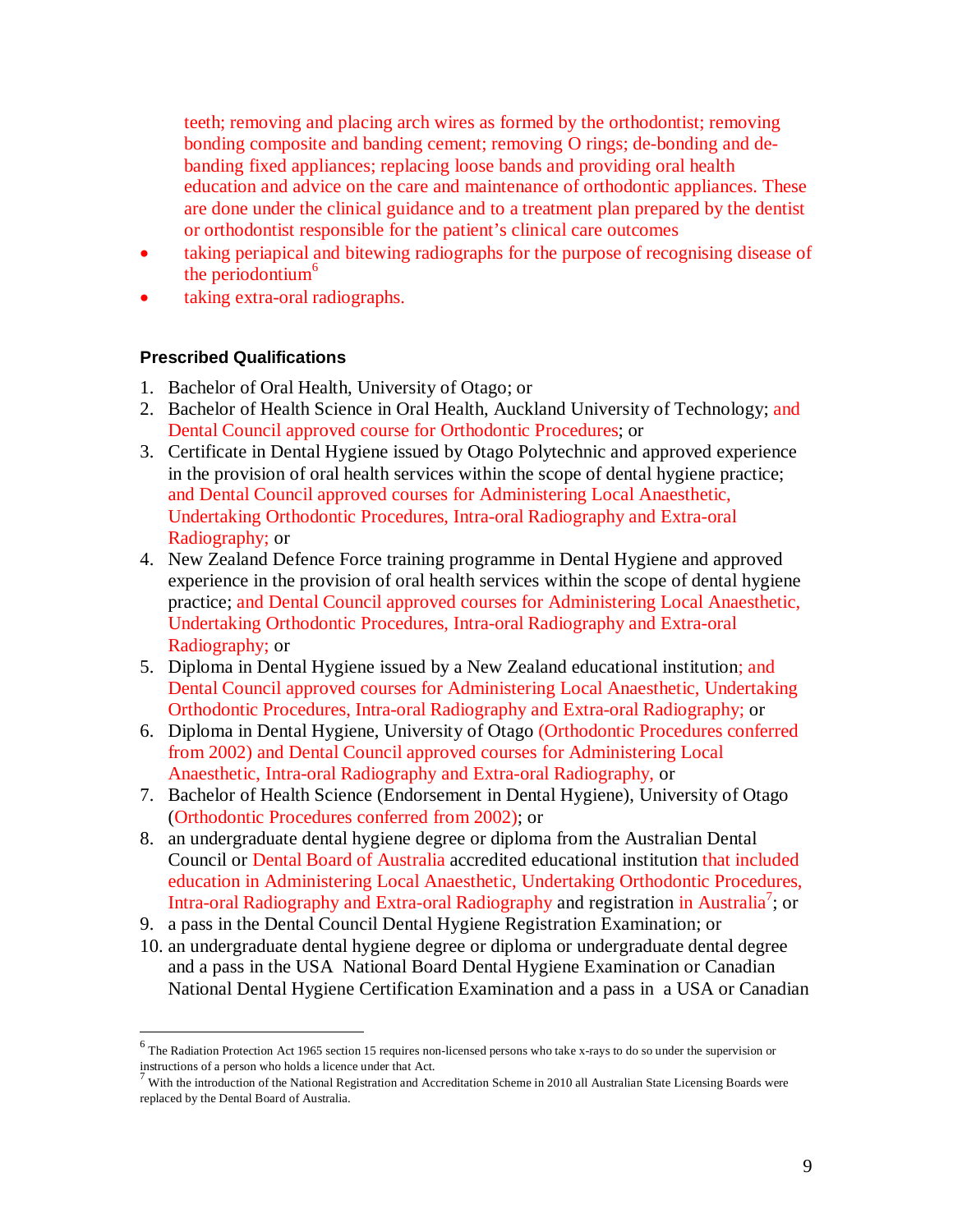regional or state board dental hygiene clinical examination; and registration with a USA or Canadian dental authority; and Dental Council approved courses for Administering Local Anaesthetic, Undertaking Orthodontic Procedures, Intra-oral Radiography and Extra-oral Radiography; or

- 11. a Commission on Dental Accreditation (CDA) accredited undergraduate dental hygiene degree or diploma; a pass in the USA National Board Dental Hygiene Examination or Canadian National Dental Hygiene Certification Examination; and registration with a USA or Canadian dental authority; and Dental Council approved courses for Administering Local Anaesthetic, Undertaking Orthodontic Procedures, Intra-oral Radiography and Extra-oral Radiography; or
- 12. a General Dental Council (GDC) accredited undergraduate dental hygiene degree or diploma from the United Kingdom; and registration with the GDC; and Dental Council approved courses for Administering Local Anaesthetic, Undertaking Orthodontic Procedures, Intra-oral Radiography and Extra-oral Radiography; or
- 13. a Certificate or Diploma in Dental Hygiene conferred by the GDC; and registration with the GDC; and Dental Council approved courses for Administering Local Anaesthetic, Undertaking Orthodontic Procedures, Intra-oral Radiography and Extraoral Radiography.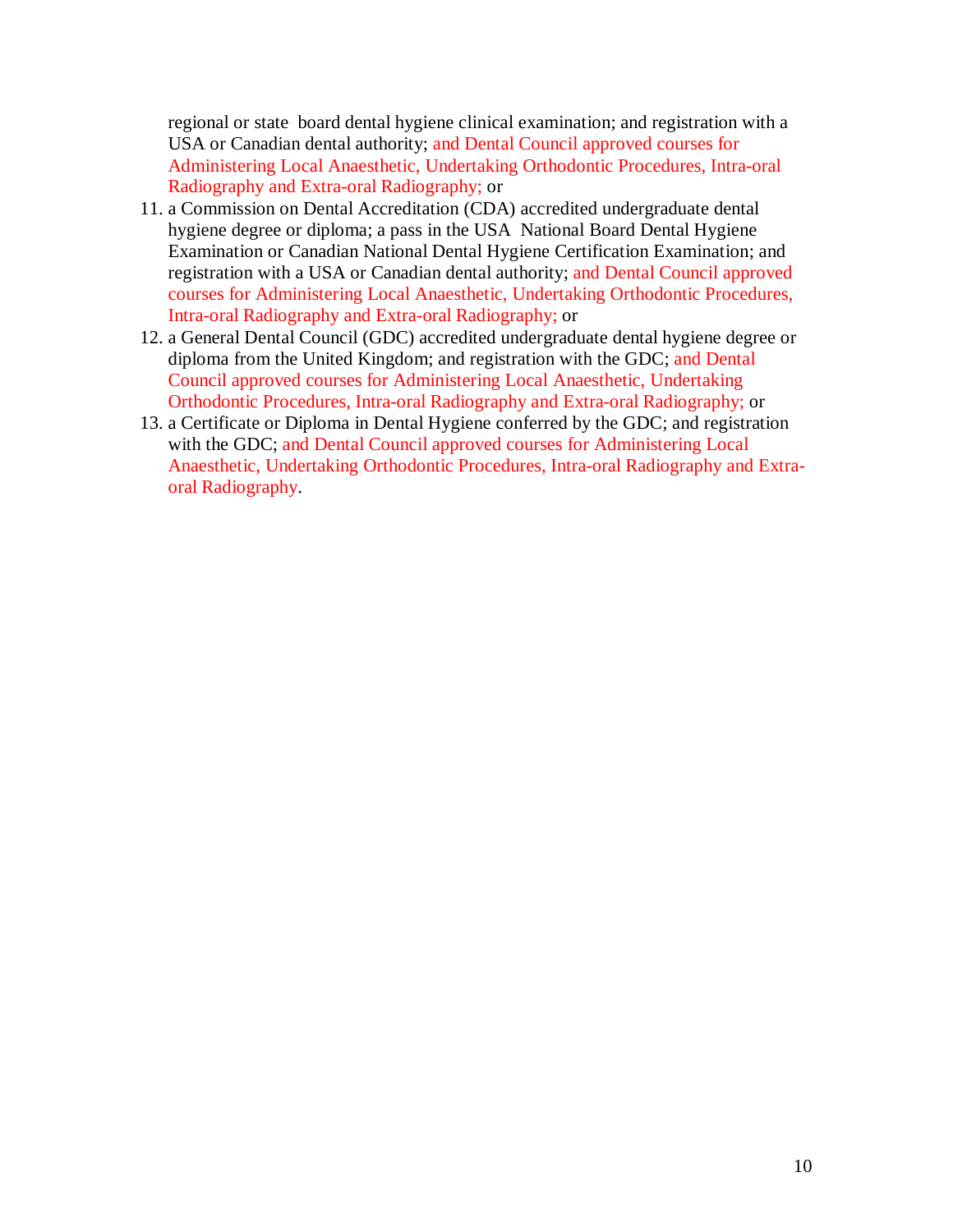# **Scope for Orthodontic Auxiliary Practice**

The scope of practice for orthodontic auxiliaries is set out in the documented "Detailed Scope of Orthodontic Auxiliary Practice" produced and published from time to time by the Dental Council.

Orthodontic auxiliary practice is a subset of the practice of dentistry, and is commensurate with an orthodontic auxiliary's approved training, experience and competence.

Orthodontic auxiliaries practise to a treatment plan prepared by a dentist or orthodontist for the patient concerned. Orthodontic auxiliaries practise under the direct supervision of a dentist or orthodontist who is present on the premises at which the work is carried out. The dentist or orthodontist is responsible for the patient's overall clinical care outcomes.<sup>8</sup>

Orthodontic auxiliaries assist the dentist or orthodontist in implementing orthodontic treatment through performing such orthodontic procedures as taking impressions and making study models, inserting and removing some orthodontic appliances, preparing teeth for bonding, removing bonding composite and banding cement and providing oral health education and advice on the care and maintenance of orthodontic appliances.

# **Detailed Scope of Practice for Orthodontic Auxiliary Practice**

Orthodontic Auxiliary practice involves:

- Taking clinical photographs for records
- Taking impressions. Obtaining a record of occlusal relationships
- Tracing cephalometric radiographs
- Placing separators
- Sizing of metal bands and their cementation including loose bands during treatment
- Supragingival polishing of teeth (as part of oral hygiene, before bonding and after removal of fixed attachments)
- Preparation of teeth for the bonding of fixed attachments and fixed retainers
- Indirect bonding of brackets as set up by the orthodontist
- Providing oral hygiene instruction and advice on the care and maintenance of orthodontic appliances
- Placing archwires as formed by the orthodontist when necessary and replacing ligatures /closing self ligating brackets
- Removing archwires after removing elastomeric or wire ligatures, or opening self ligating brackets
- Removing fixed orthodontic attachments and retainers
- Removing adhesives after the removal of fixed attachments using burs in slow speed handpieces where there is minimal potential for the removal of enamel
- Trial fitting of removable appliances. This does not include activation

**<sup>8</sup>**<br><sup>8</sup> Further detail on the working relationship between orthodontic auxiliaries and dentists/orthodontists will be set out in the relevant Dental Council Code of Practice.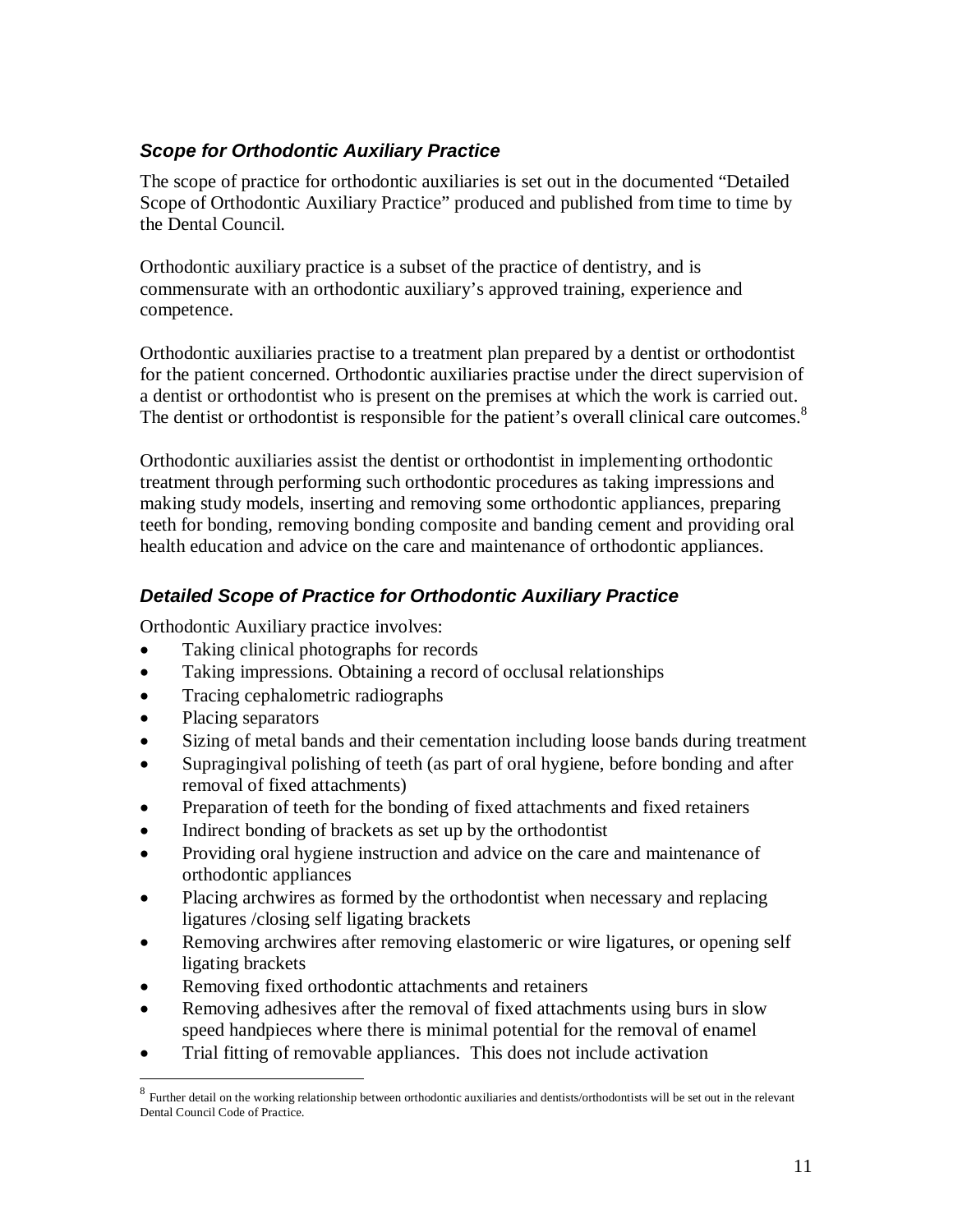- Fitting of passive removable retainers
- Bonding preformed fixed retainers
- Making study models, and fabricating retainers, and undertaking other simple laboratory procedures of an orthodontic nature
- Taking intra-oral and extra-oral radiographs.

#### **Prescribed Qualifications**

- Certificate of Orthodontic Assisting, Academy of Orthodontic Assisting; possession of a dental therapy, dental hygiene or dentistry qualification or registration as a dental auxiliary and approved experience in the provision of orthodontic auxiliary services under the direction and supervision of a dentist or dental specialist who can attest to competency<sup>9</sup>, and a Dental Council approved course for intra-oral an extraoral radiography.
- New Zealand Association of Orthodontists, Orthodontic Auxiliary Training Programme: Certificate of Orthodontic Assisting<sup>10</sup>, and a Dental Council approved course for intra-oral an extra-oral radiography.

 9 The Dental Council approved this prescribed qualification on 10 July 2006.

<sup>&</sup>lt;sup>10</sup> The Dental Council approved this prescribed qualification on 15 February 2010.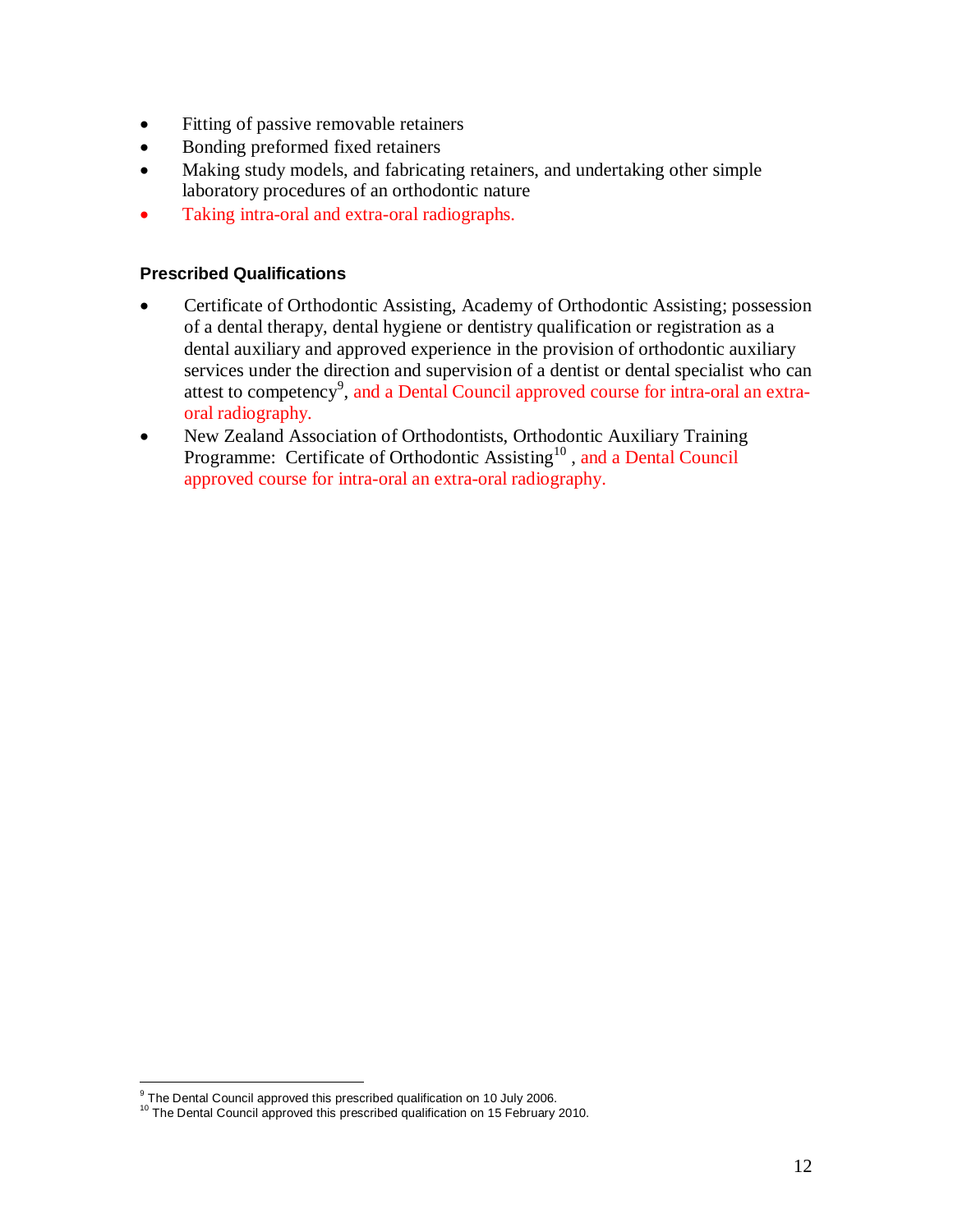# **Dental Therapists**

### **Scope of General Dental Therapy Practice**

The scope of practice for dental therapists is set out in the documented "Detailed Scope of General Dental Therapy Practice" produced and published from time to time by the Dental Council.

Dental therapy practice is a subset of the practice of dentistry, and is commensurate with a dental therapist's approved education, training and competence.

Dental therapists provide oral health assessment, treatment, management and prevention services for children and adolescents up to age 18. Disease prevention and oral health promotion and maintenance are core activities.

Dental therapists and dentists have a consultative working relationship, which is documented in an agreement between the parties.

### **Detailed Scope of Practice for General Dental Therapy Practice**

The Dental Council defines the practice of dentistry as the maintenance of health through the assessment, diagnosis, management, treatment and prevention of any disease, disorder or condition of the orofacial complex and associated structures.

Dental therapy practice is a subset of the practice of dentistry, and is commensurate with a dental therapist's approved education, training and competence.

Dental therapists and dentists have a consultative working relationship, which is documented in an agreement between the parties.

In collaboration with dentists and other health care professionals, and in partnership with individuals, whanau and communities, dental therapists provide oral health assessment, treatment, management and prevention services for children and adolescents up to age 18. Disease prevention and oral health promotion and maintenance are core activities.

Dental therapy practice involves:

- obtaining medical histories and consulting with other health practitioners as appropriate
- examination of oral tissues, diagnosis of dental caries and recognition of abnormalities
- preparation of an oral care plan
- informed consent procedures
- administration of local anaesthetic using dentoalveolar infiltration, inferior dental nerve block and topical local anaesthetic techniques
- preparation of cavities and restoration of primary and permanent teeth using direct placement of appropriate dental materials
- extraction of primary teeth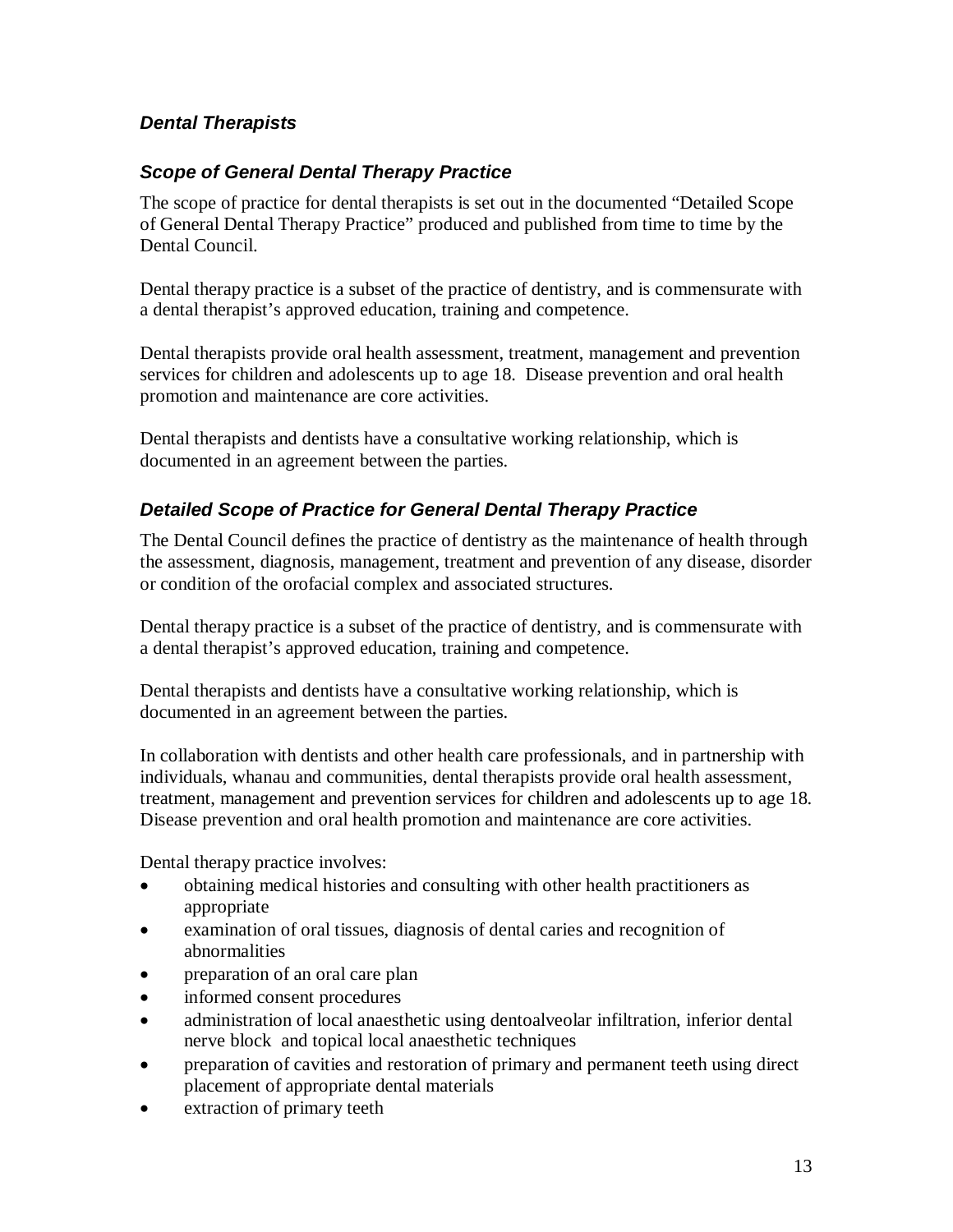- pulp capping in primary and permanent teeth
- preventive dentistry including cleaning, polishing and scaling (to remove deposits in association with gingivitis), fissure sealants, and fluoride applications
- oral health education and promotion
- taking of impressions for, constructing and fitting mouthguards $11$
- referral as necessary to the appropriate practitioner/agency
- performing pulpotomies on primary teeth.
- taking and interpreting periapical and bitewing radiographs
- preparing teeth for, and placing stainless steel crowns on primary teeth.

Dental therapy practice includes teaching, research and management given that such roles influence clinical practice and public safety.

#### **Prescribed Qualifications**

<u>.</u>

- 1. Bachelor of Oral Health, University of Otago; or
- 2. Bachelor of Health Science in Oral Health, Auckland University of Technology; or
- 3. Certificate in Dental Therapy (issued by the Department of Health or a New Zealand educational institution) and approved experience in the provision of dental therapy services within the scope of dental therapy practice (including interpreting periapical and bitewing radiographs under the direction and supervision of a dentist who can attest to competency) and evidence of successful completion of an Dental Council approved courses for Pulpotomies and Stainless Steel Crowns and Radiography and Diagnostic Radiography (or an exemption certificate for radiography issued by the New Zealand Medical Radiation Technologists Board (MRTB) current as at 18 September 2004); or
- 4. Diploma in Dental Therapy (issued by a New Zealand educational institution) and approved experience in the provision of dental therapy services within the scope of dental therapy practice (including interpreting periapical and bitewing radiographs under the direction and supervision of a dentist who can attest to competency) and evidence of successful completion of an Dental Council approved courses for Pulpotomies and Stainless Steel Crowns and Radiography and Diagnostic Radiography (or an exemption certificate for radiography issued by the New Zealand Medical Radiation Technologists Board (MRTB) current as at 18 September 2004); or
- 5. Bachelor of Health Science (Endorsement in Dental Therapy), University of Otago; or
- 6. Undergraduate dental therapy degree or diploma from the Australian Dental Council or Dental Board of Australia accredited educational programme; or
- 7. Undergraduate dental therapy degree or diploma, or an undergraduate dental degree; and a pass in the DCNZ Dental Therapy Registration Examination.

 $11$  Dental therapists who have not received training in this area as part of their undergraduate programme can undertake this activity only in accordance with the Council's policy on advanced areas of practice.